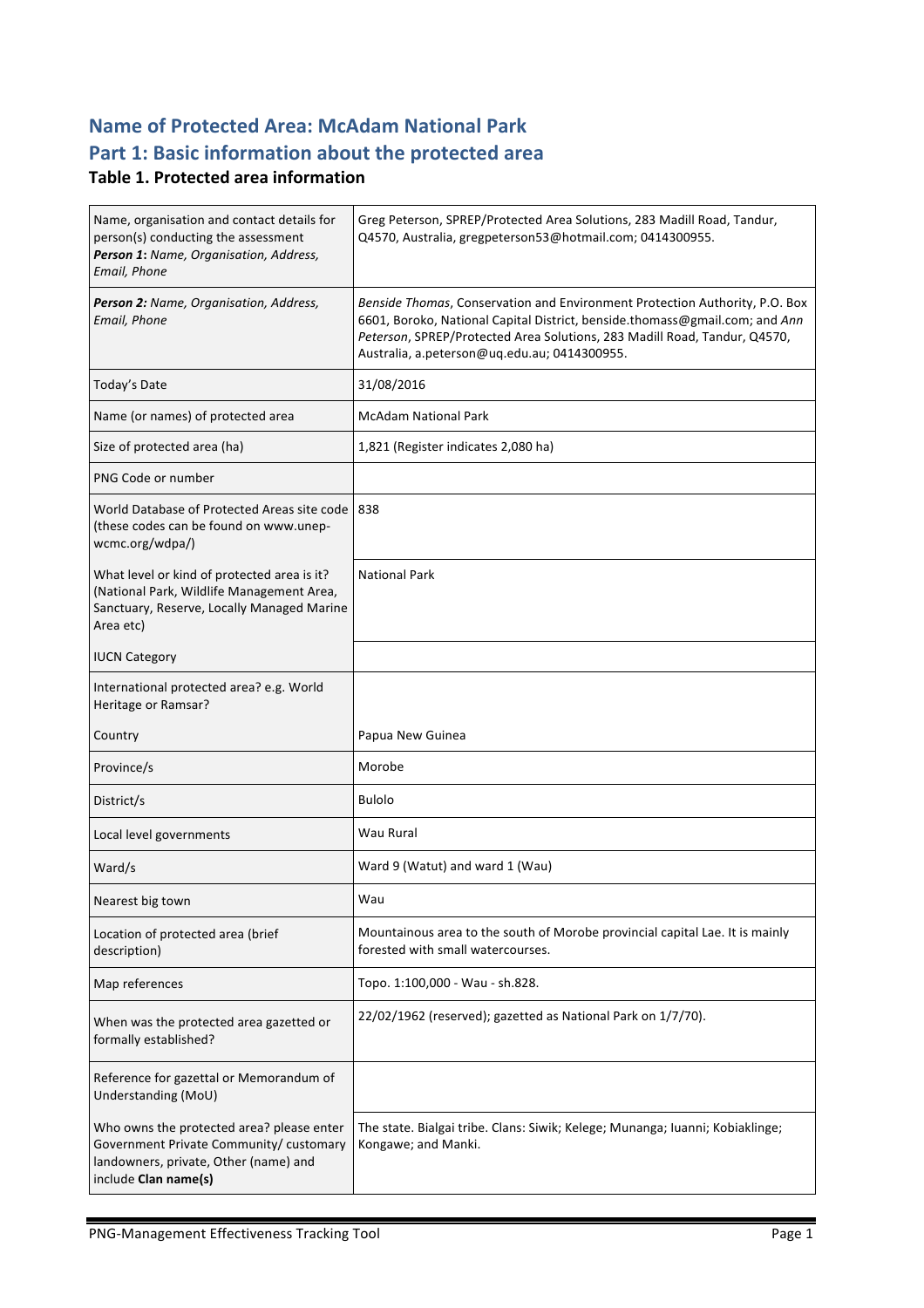| Number of households living in the<br>protected area                                                                                                                                                                                           | Unknown, but could be as many as 100 illegal structures.                                                                                                                                                                                                                                                                                                                                                                                                                                                                                                                                                                                                                           |
|------------------------------------------------------------------------------------------------------------------------------------------------------------------------------------------------------------------------------------------------|------------------------------------------------------------------------------------------------------------------------------------------------------------------------------------------------------------------------------------------------------------------------------------------------------------------------------------------------------------------------------------------------------------------------------------------------------------------------------------------------------------------------------------------------------------------------------------------------------------------------------------------------------------------------------------|
| Population size within the protected area                                                                                                                                                                                                      | Unknown, but could be as many as 1000 illegal settlers.                                                                                                                                                                                                                                                                                                                                                                                                                                                                                                                                                                                                                            |
| Who manages the protected area? (e.g.<br>please enter government, customary<br>landowners [add clan names] management<br>committee [how many and what gender])                                                                                 | The state. Bialgai tribe. Clans: Siwik; Kelege; Munanga; Iuanni; Kobiaklinge;<br>Kongawe and Manki.                                                                                                                                                                                                                                                                                                                                                                                                                                                                                                                                                                                |
| Total number of staff (this means anyone<br>working on the protected area in paid jobs -<br>whether NGOs, community, rangers or<br>customary landowners                                                                                        | 0                                                                                                                                                                                                                                                                                                                                                                                                                                                                                                                                                                                                                                                                                  |
| Temporary paid workers 0                                                                                                                                                                                                                       |                                                                                                                                                                                                                                                                                                                                                                                                                                                                                                                                                                                                                                                                                    |
| Permanent paid workers 0                                                                                                                                                                                                                       |                                                                                                                                                                                                                                                                                                                                                                                                                                                                                                                                                                                                                                                                                    |
| Annual budget (US\$) - excluding staff salary<br>costs                                                                                                                                                                                         | 0                                                                                                                                                                                                                                                                                                                                                                                                                                                                                                                                                                                                                                                                                  |
| Operational (recurrent) funds                                                                                                                                                                                                                  | 0                                                                                                                                                                                                                                                                                                                                                                                                                                                                                                                                                                                                                                                                                  |
| Project or special funds                                                                                                                                                                                                                       | 0                                                                                                                                                                                                                                                                                                                                                                                                                                                                                                                                                                                                                                                                                  |
| Reason for park establishment                                                                                                                                                                                                                  | It was a seed bank for the araucaria (Klinkii and Hoop Pines) (Register states: to<br>protect a representative area of forest rapidly being lost to mining, settlements<br>and forestry operations). There have been several changes over time: the land<br>was declared 'waste and vacant' in the colonial period and became crown land;<br>1973-4, McAdam was to be retained as a Park in return for a cash payment to<br>the customary landowners (but ownership was disputed and it is unknown<br>whether any payment was made); some land (500ha) was excised in the south<br>in 1969 for settlement of the Kumalu people (and this is now the cause of<br>several disputes). |
| What are the main values for which the area<br>is designated (Fill this out after data sheet 2)                                                                                                                                                | Wildlife/biodiversity, Alexander birdwing butterfly, Araucaria (hoop and klinkii<br>pine) and oak trees and clean water                                                                                                                                                                                                                                                                                                                                                                                                                                                                                                                                                            |
| List the primary protected area management<br>objectives (add lines if needed after the<br>most important objectives):<br>Management objective 1                                                                                               | Protect the natural environment, in particular the remnant Araucaria forest,<br>from potential outside impacts.                                                                                                                                                                                                                                                                                                                                                                                                                                                                                                                                                                    |
| Management objective 2                                                                                                                                                                                                                         |                                                                                                                                                                                                                                                                                                                                                                                                                                                                                                                                                                                                                                                                                    |
| Management objective 3                                                                                                                                                                                                                         |                                                                                                                                                                                                                                                                                                                                                                                                                                                                                                                                                                                                                                                                                    |
| Number of people involved in answering the<br>assessment questions                                                                                                                                                                             | 3                                                                                                                                                                                                                                                                                                                                                                                                                                                                                                                                                                                                                                                                                  |
| Name/organisation/contact details of<br>people participating the assessment (Please<br>do not insert return/enter or dot points)                                                                                                               | Samuel Sesiguoc, Patrol Officer, Wau Rural LLG, PO Box 81 Bulolo,<br>ssesiguoc@yahoo.com, 72161956/73275799; Steven Pabia, Bulolo District<br>Rural Development Officer, Bulolo District Administration, PO Box 178, Bulolo,<br>71752952; Martin Denny, Mt Kaindi WMA Chairman, c/- Wau Rural LLG, PO Box<br>81 Bulolo.                                                                                                                                                                                                                                                                                                                                                            |
| Customary landowners/other community;<br>CEPA, Other national government agency;<br>Provincial govt; local level govt; Protected<br>area staff (anyone working on the protected<br>area in paid jobs; NGO; Donors; External<br>experts; Others | Customary landowners, Local level government                                                                                                                                                                                                                                                                                                                                                                                                                                                                                                                                                                                                                                       |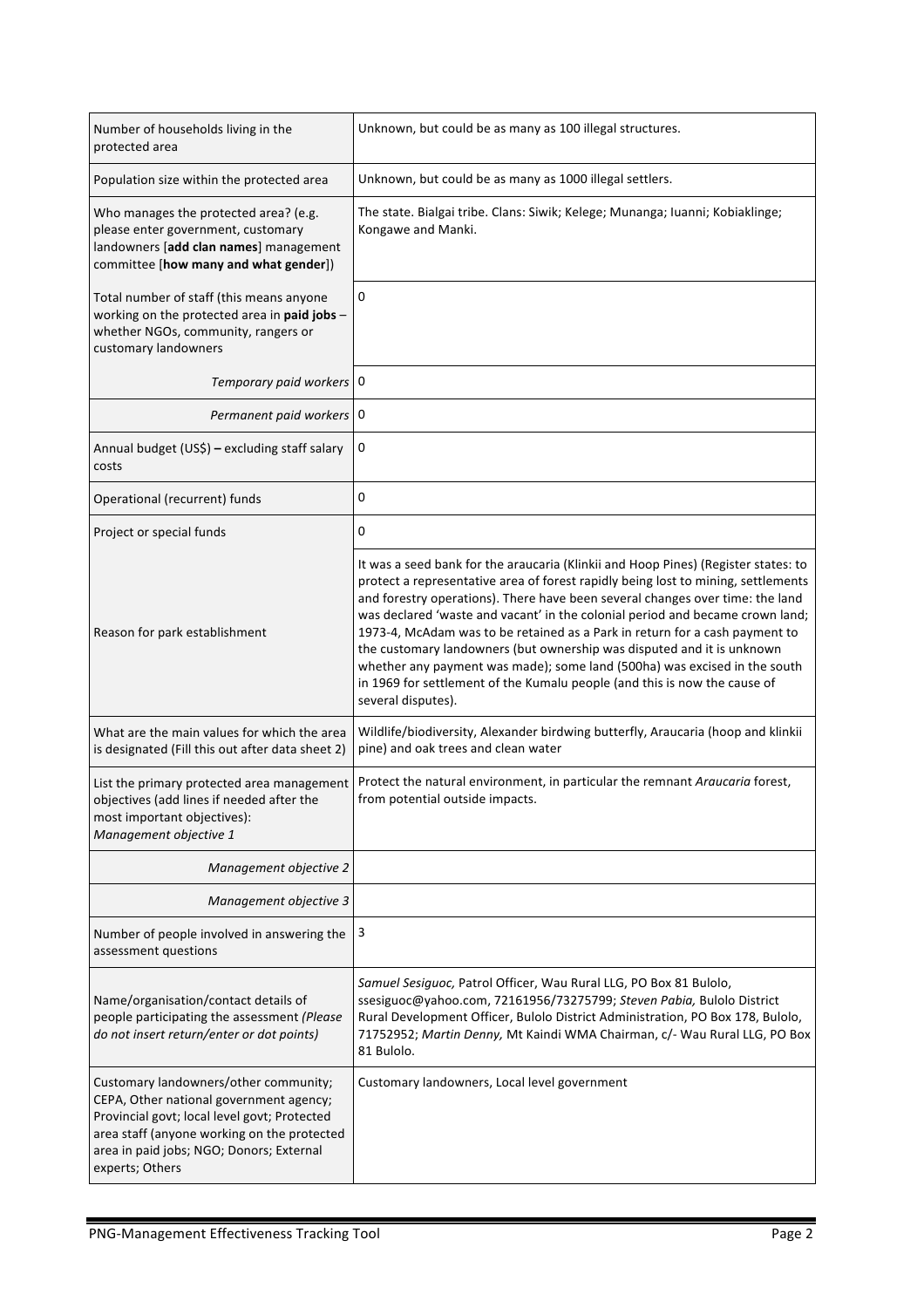Please note if assessment was carried out in association with a particular project, on behalf of an organisation or donor.

SPREP through the PNG Protected Area Assessment Project, which is a component of the GEF Community-based Forest and Coastal Conservation and Resource Management Project in PNG.

## **Part 2: What makes this protected area special and important?**

The park contains steep slopes, rising to the Three Sisters peak (SW) and is drained by the Weibek Creek, with steep slopes towards the Bulolo River (E). The park has important *Araucaria* mixed rainforest and is important for its klinkii and hoop pines. There is also bamboo and oak trees. The forest provides habitat for bird of paradise, parrots, cassowary, tree python and other snakes, lizards, wallaby and tree kangaroos. Illegal settlers have moved into the area. They come to mine in the rivers and also to settle on customary land and this results in an expansion of the gardens and loss of vegetation. There are small scale mining activities along the Bulolo River.

| No.            | <b>Key values</b>                                                     | <b>Brief description</b>                                                                                                                                                                                                                                                                              | <b>Note if endangered</b><br>species or ecosystem<br>(IUCN) |
|----------------|-----------------------------------------------------------------------|-------------------------------------------------------------------------------------------------------------------------------------------------------------------------------------------------------------------------------------------------------------------------------------------------------|-------------------------------------------------------------|
|                | Animal wildlife and<br>protecting biodiversity and<br>the environment | Bird of paradise, parrots, cassowary, tree python and<br>other snakes, lizards, wallaby and tree kangaroos                                                                                                                                                                                            |                                                             |
| $\mathfrak{p}$ | Birdwing butterfly                                                    | It is believed to be in a reasonable condition                                                                                                                                                                                                                                                        |                                                             |
| 3              | Pine and oak trees                                                    | Araucaria (hoop and klinkii pines) form a remnant<br>stand within the park and have high value as a seed<br>bank. There are healthy stands of pine trees, but some<br>have been lost as a result of fire. There are also<br>numerous oak trees within the forest. These provide<br>building material. |                                                             |
| 4              | Clean water                                                           | The mountain streams provide an important source of<br>clean water.                                                                                                                                                                                                                                   |                                                             |

#### Table 2. Key values of the protected area

#### Table 3. Checklist of values/benefits

Not important 0; Important 1; Very important 2; Don't know DK

|    | How important is the protected area for      | <b>Score</b>  | <b>Comment</b>                                             |
|----|----------------------------------------------|---------------|------------------------------------------------------------|
|    | each of the listed values/benefits?          | (0,1,2, DK)   |                                                            |
| 1. | Biodiversity $-$ the presence of many        |               | There has been no monitoring or survey work to identify    |
|    | different kinds of plants, animals and       |               | the biodiversity of the park. However, species that may    |
|    | ecosystems                                   |               | exist are snakes, birds (hornbills, hawks and pigeons),    |
|    |                                              |               | butterflies and the important Araucaria forests.           |
| 2. | Presence of rare, threatened, or endangered  | $\mathcal{P}$ | The park is a remnant of the former forests that existed   |
|    | species (plants and animals)                 |               | in the Wau Bulolo valley. This is important for the        |
|    |                                              |               | increasingly rare Araucaria species of klinkii and hoop    |
|    |                                              |               | pines.                                                     |
| 3. | Ecosystems (e.g. wetlands, grasslands, coral | C             | Araucaria forests are important.                           |
|    | reefs etc) that are rare because they have   |               |                                                            |
|    | been cleared or destroyed in other areas     |               |                                                            |
| 4. | Protecting clean, fresh water                | 2             |                                                            |
| 5. | Sustaining important species in big enough   | 2             |                                                            |
|    | numbers that they are able to survive here   |               |                                                            |
| 6. | Providing a source of employment for local   | $\Omega$      |                                                            |
|    | communities now                              |               |                                                            |
| 7. | Providing resources for local subsistence    | $\mathcal{P}$ | Illegal settlers have no regard for the park but customary |
|    | (food, building materials, medicines etc.)   |               | landowners respect the park and use its resources          |
|    |                                              |               | sustainably for subsistence purposes.                      |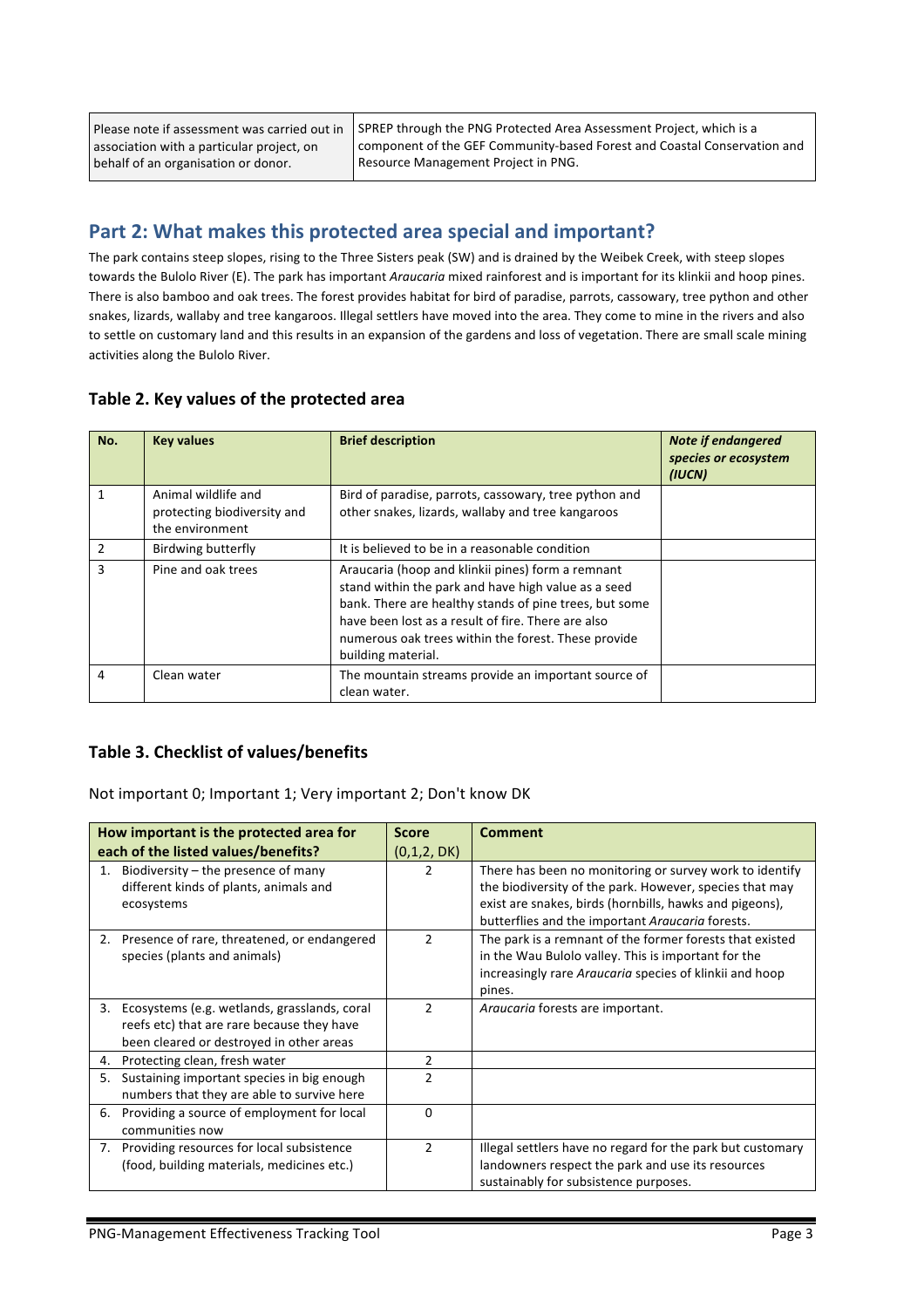| Providing community development<br>8.                 | 1              |                                                      |
|-------------------------------------------------------|----------------|------------------------------------------------------|
| opportunities through sustainable resource            |                |                                                      |
| use                                                   |                |                                                      |
| Religious or spiritual significance (e.g. tambu<br>9. | DK.            |                                                      |
| places)                                               |                |                                                      |
| 10. Plant species of high social, cultural, or        | $\mathfrak{p}$ | It is used as a seed bank for the araucaria species. |
| economic importance                                   |                |                                                      |
| 11. Animal species of high social, cultural, or       | $\mathfrak{p}$ |                                                      |
| economic importance                                   |                |                                                      |
| 12. Attractive scenery                                | $\overline{2}$ |                                                      |
| 13. Tourism now                                       | DK             |                                                      |
| 14. Potential value for tourism in the future         | 2              |                                                      |
| 15. Educational and/or scientific value               | $\mathfrak{p}$ | Important scientific value in the Araucaria species  |
|                                                       |                | within the park, which provide an important seed     |
|                                                       |                | bank. The University of Technology, Lae has          |
|                                                       |                | established a forestry centre in Bulolo to undertake |
|                                                       |                | research. McAdam is sometimes used by staff and      |
|                                                       |                | students for field trips.                            |
|                                                       | $\mathfrak{p}$ |                                                      |
| 16. Maintaining culture and tradition on              |                |                                                      |
| customary land and passing this on to future          |                |                                                      |
| generations                                           |                |                                                      |

## Part 3: What are the threats to the protected area?

# **Table 4: Threats to the protected area**<br>**H** High significance threats are seriously degrading va

- High significance threats are seriously degrading values. This means they are badly damaging some value -it might be a kind of animal or plant, or your traditional gardens
- **M** Medium threats are having some negative impact they are damaging values but not so badly
- **L** Low threats are present but not seriously damaging values
- **0 N/A** where the threat is not present in the protected area or where something is happening but is not threatening the values at all

| <b>Threat type</b>                  | <b>Score</b> | <b>Notes</b>                                                                                 |
|-------------------------------------|--------------|----------------------------------------------------------------------------------------------|
|                                     | (H,M,L,0)    |                                                                                              |
| 1.1 Housing and settlement          | н            | Illegal settlers are constructing permanent structures. Mining attracts<br>illegal settlers. |
| 1.1a Population increase in the     | H            | There is a steady rise in the number of illegal settlers, both in the park                   |
| protected area community            |              | and in the surrounding areas, e.g. the Nauti people are established on                       |
|                                     |              | the western and northern sides of the park, along with several other                         |
|                                     |              | groups in other parts of the park. This increasing population places                         |
|                                     |              | pressure on the park's resources, causing loss of biodiversity,                              |
|                                     |              | introduction of invasive species, erosion and siltation of rivers.                           |
| 1.2 Commercial and industrial areas | $\mathbf{0}$ |                                                                                              |
| 1.3 Tourism and recreation          | $\Omega$     |                                                                                              |
| infrastructure                      |              |                                                                                              |
| 2.1 Customary land owner and        | H.           | Customary landowners do not live in the park and do not grow food or                         |
| community gardens and small crops   |              | have gardens. Illegal settlers are increasing the number of gardens.                         |
|                                     |              | Forest is cleared (or burned) to create gardens, which have been                             |
|                                     |              | established on all sides of the park.                                                        |
| 2.1a Drug cultivation               | M            |                                                                                              |
| 2.1b Commercial plantations         | H            | Coffee provides a cash crop for illegal settlers.                                            |
| 2.2 Wood and pulp plantations       | L            |                                                                                              |
| 2.3 Livestock farming and grazing   | $\Omega$     |                                                                                              |
| 2.4 Marine and freshwater           | $\Omega$     |                                                                                              |
| aquaculture                         |              |                                                                                              |
| 3.1 Oil and gas drilling            | $\mathbf{0}$ |                                                                                              |
| 3.2 Mining and quarrying            | H.           | Illegal mining by illegal settlers, especially along the Bulolo River                        |
|                                     |              | boundary of the park.                                                                        |
| 3.3 Energy generation               | L            |                                                                                              |
| 4.1 Roads and railroads (include    | T            | Some roads in a small area.                                                                  |
| road-killed animals)                |              |                                                                                              |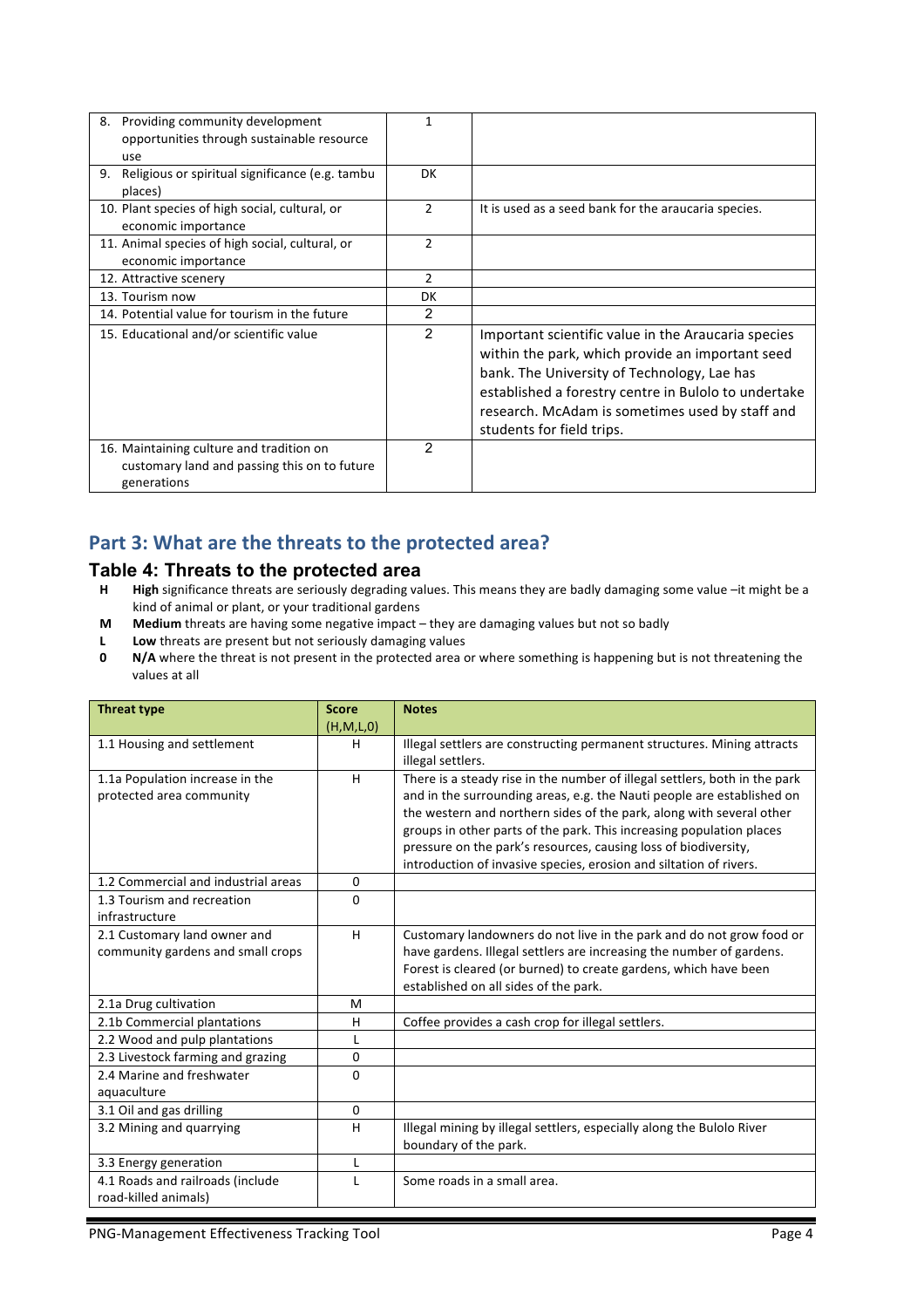| <b>Threat type</b>                                                      | <b>Score</b> | <b>Notes</b>                                                              |
|-------------------------------------------------------------------------|--------------|---------------------------------------------------------------------------|
|                                                                         | (H,M,L,0)    |                                                                           |
| 4.2 Utility and service lines (e.g.                                     | 0            |                                                                           |
| electricity cables, telephone lines)                                    |              |                                                                           |
| 4.3 Shipping lanes                                                      | 0            |                                                                           |
| 4.4 Flight paths                                                        | L            | Helicopters carrying dangerous chemicals.                                 |
| 5.1 Hunting, killing and collecting                                     | H            | Illegal settlers have no regard for sustainable harvest of wildlife. Many |
| terrestrial animals (including killing                                  |              | species are targeted (e.g. squirrels, bandicoots, birds), resulting in a  |
| of animals as a result of                                               |              | loss of wildlife.                                                         |
| human/wildlife conflict)                                                |              |                                                                           |
| 5.2 Gathering terrestrial plants or                                     | н            | Orchids and bamboo.                                                       |
| plant products (non-timber)                                             |              |                                                                           |
| 5.3a Logging and wood harvesting                                        | H            | Illegal settlers.                                                         |
| for local/customary use                                                 |              |                                                                           |
| 5.3b Logging and wood harvesting -                                      | 0            |                                                                           |
| commercial logging                                                      |              |                                                                           |
| 5.4a Fishing, killing and harvesting                                    | $\Omega$     |                                                                           |
| aquatic resources for                                                   |              |                                                                           |
| local/customary use                                                     |              |                                                                           |
| 5.4b Fishing, killing and harvesting                                    | $\Omega$     |                                                                           |
| aquatic resources for commercial                                        |              |                                                                           |
| use                                                                     |              |                                                                           |
| 6.1 Recreational activities and                                         | H            | Illegal settlers are the only source of the threat from recreational      |
| tourism                                                                 |              | activities.                                                               |
| 6.2 War, civil unrest and military                                      | $\mathsf{L}$ |                                                                           |
| exercises                                                               |              |                                                                           |
| 6.3 Research, education and other                                       | $\Omega$     |                                                                           |
| work-related activities in protected                                    |              |                                                                           |
| areas                                                                   |              |                                                                           |
| 6.4 Activities of protected area                                        | 0            |                                                                           |
| managers (e.g. construction or                                          |              |                                                                           |
| vehicle use)                                                            |              |                                                                           |
| 6.5 Deliberate vandalism, destructive                                   | L            | Caused by the illegal settlers. The Government needs to step in and       |
| activities or threats to protected                                      |              | remove the illegal settlers.                                              |
| area staff and visitors                                                 |              |                                                                           |
| 7.1 Fire and fire suppression                                           | $\mathsf{L}$ | Fire is a problem, particularly in the dry season. Settlers do not make   |
| (including arson)                                                       |              | fire breaks. Historically, the presence of fire has resulted in extensive |
|                                                                         |              | damage to the closed forests. Often the fires have been followed by       |
|                                                                         |              | regular burning and clearing for gardens etc and subsequently             |
|                                                                         |              | resulting in grassland ecosystems on the hills. Fire is also associated   |
|                                                                         | $\mathbf 0$  | with drought and El Nino events (e.g. 1997).                              |
| 7.2 Dams, hydrological modification                                     |              |                                                                           |
| and water management/use                                                | H            |                                                                           |
| 7.3a Increased fragmentation within<br>protected area                   |              | Human intervention in the park has increased fragmentation.               |
| 7.3b Isolation from other natural                                       | L            | Only a small part of the boundary adjacent to a forestry area is          |
|                                                                         |              |                                                                           |
| habitat (e.g. deforestation)<br>7.3c Other 'edge effects' on park       | H.           | removed from other vegetation.                                            |
| values                                                                  |              | Increasing incursions into the park.                                      |
|                                                                         | $\mathsf{L}$ |                                                                           |
| 7.3d Loss of keystone species (e.g.<br>top predators, pollinators etc.) |              |                                                                           |
|                                                                         | H            | Following the fires which burned the Araucaria forests on the eastern     |
| 8.1 Pest plants                                                         |              | side of the park, the trees died (low fire resistance) and have been      |
|                                                                         |              | replaced by bamboo and the invasive Piperacea adankum.                    |
| 8.1a Pest animals                                                       | М            | Poisonous snake (wowyang in local language).                              |
|                                                                         | $\mathbf{I}$ |                                                                           |
| 8.1b Diseases such as fungus or                                         |              | There is a fungus in the soil, but its impact is unknown.                 |
| viruses that make native plants or<br>animals sick                      |              |                                                                           |
| 8.2 Introduced genetic material (e.g.                                   | 0            |                                                                           |
| genetically modified organisms)                                         |              |                                                                           |
| 9.1 Household sewage and urban                                          | L            | Urban waste water enters some creeks.                                     |
| waste water                                                             |              |                                                                           |
|                                                                         |              |                                                                           |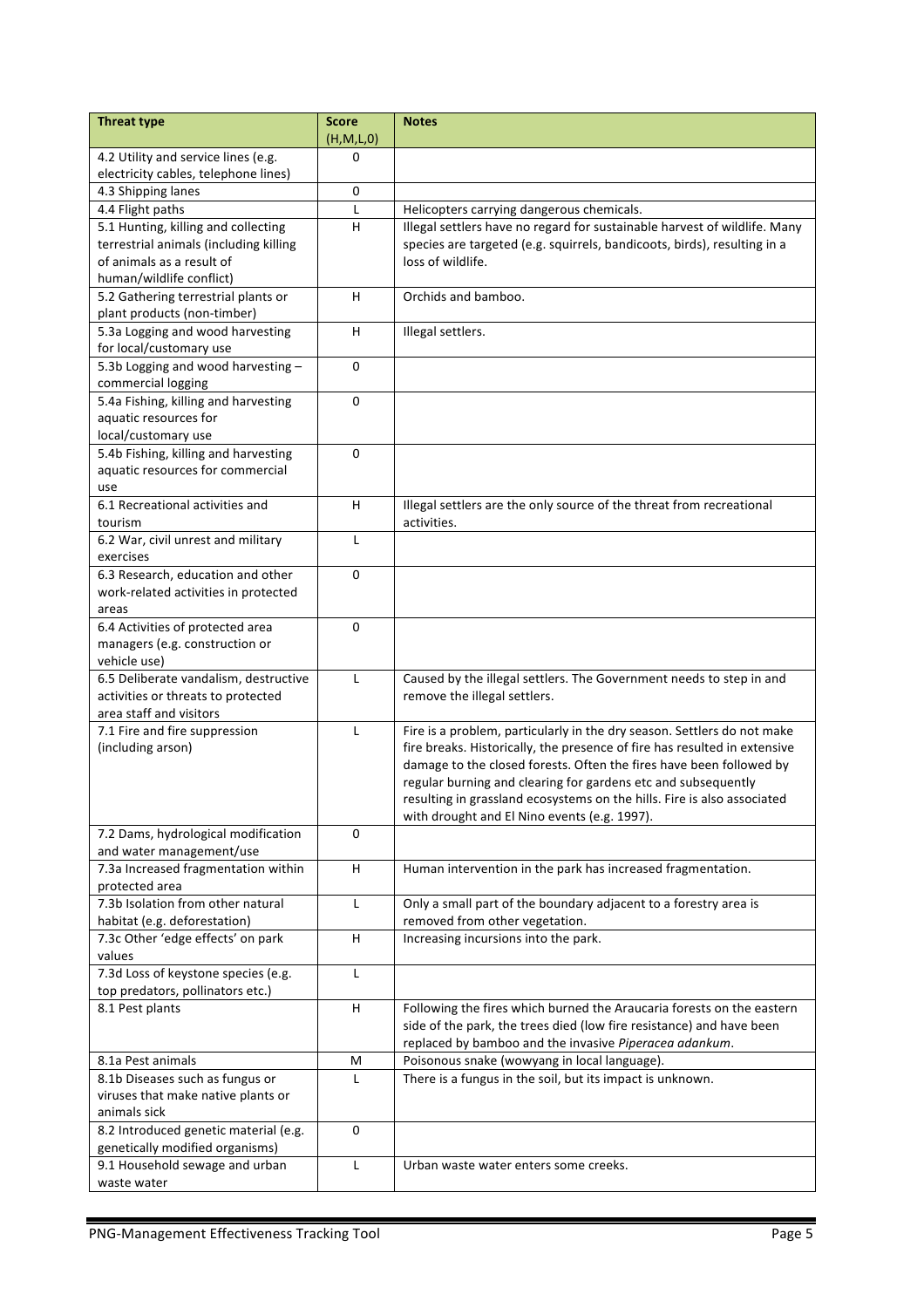| <b>Threat type</b>                       | <b>Score</b> | <b>Notes</b>                                                              |
|------------------------------------------|--------------|---------------------------------------------------------------------------|
|                                          | (H,M,L,0)    |                                                                           |
| 9.1a Sewage and waste water from         | 0            |                                                                           |
| protected area facilities                |              |                                                                           |
| 9.2 Industrial, mining and military      | 0            |                                                                           |
| effluents                                |              |                                                                           |
| 9.3 Agricultural and forestry            | I.           | Forestry uses fertilizers in the area adjacent to the park.               |
| effluents (e.g. excess fertilizers or    |              |                                                                           |
| pesticides)                              |              |                                                                           |
| 9.4 Garbage and solid waste              | L            | Illegal settlers discard household rubbish.                               |
| 9.5 Air-borne pollutants                 | 0            |                                                                           |
| 9.6 Excess energy (e.g. heat             | 0            |                                                                           |
| pollution, lights etc.)                  |              |                                                                           |
| 10.1 Volcanoes                           | 0            |                                                                           |
| 10.2 Earthquakes/Tsunamis                | L            |                                                                           |
| 10.3 Avalanches/Landslides               | M            | Mountainous area increases chances of landslides. The increase in         |
|                                          |              | mining, forest fires and garden clearing are resulting in increased       |
|                                          |              | incidence of landslides and soil erosion. This occurs particularly on the |
|                                          |              | eastern and northern parts of the park.                                   |
| 10.4 Erosion and siltation/              | M            |                                                                           |
| deposition (e.g. shoreline or riverbed   |              |                                                                           |
| changes)                                 |              |                                                                           |
| 11.1 Habitat shifting and alteration     | M            |                                                                           |
| 11.2 Droughts                            | L            |                                                                           |
| 11.3 Temperature extremes                | M            | Days are getting hotter and nights are getting cooler.                    |
| 11.4 Storms and flooding                 | L            | Occasional strong winds.                                                  |
| 11.5 Coral bleaching                     | 0            |                                                                           |
| 11.6 Intrusion by saltwater into         | 0            |                                                                           |
| gardens etc.                             |              |                                                                           |
| 11.7 Sea level rise                      | $\Omega$     |                                                                           |
| Other (please explain)                   |              |                                                                           |
| 12.1 Loss of cultural links, traditional | L            |                                                                           |
| knowledge and/or management              |              |                                                                           |
| practices                                |              |                                                                           |
| 12.2 Natural deterioration of            | L            |                                                                           |
| important cultural site values           |              |                                                                           |
| 12.3 Destruction of cultural heritage    | H            | Illegal settlers show no regard for spiritual places of the customary     |
| buildings, gardens, sites etc.           |              | landowners.                                                               |
| Other (please explain)                   |              |                                                                           |

# **Table 5. Worst threats and ways forward**

| <b>Threat</b><br>No. | <b>Threat</b><br>(Most significant<br>first)                    | <b>Threat number</b><br>or name (copy<br>no. from Table 4) | Nature of the threat, impact and how to reduce the impact.                                                                                           |
|----------------------|-----------------------------------------------------------------|------------------------------------------------------------|------------------------------------------------------------------------------------------------------------------------------------------------------|
|                      | Housing and<br>settlement                                       | 1.1                                                        | Legal status needs to be settled. There needs to be a CEPA officer in<br>Bulolo or Wau. Re-mark the boundary after a proper survey.                  |
| $\mathcal{P}$        | Population increase                                             | 1.1a                                                       | Legal status needs to be settled. There needs to be a CEPA officer in<br>Bulolo or Wau. Re-mark the boundary after a proper survey.                  |
| 3                    | Fragmentation<br>through coffee<br>gardens and small<br>gardens | 2.1, 2.1b                                                  | Legal status needs to be settled. There needs to be a CEPA officer in<br>Bulolo or Wau. Re-mark the boundary after a proper survey.                  |
| 4                    | Mining                                                          | 3.2                                                        | Small scale mechanised mining and alluvial mining. Stop the use of<br>mechanised mining and the use of pressure hoses.                               |
| 5                    | Other edge effects                                              | 7.3c                                                       | Forestry has a common boundary and a buffer zone is required to<br>reduce the impact of forestry activities (e.g. fertilizers entering the<br>park). |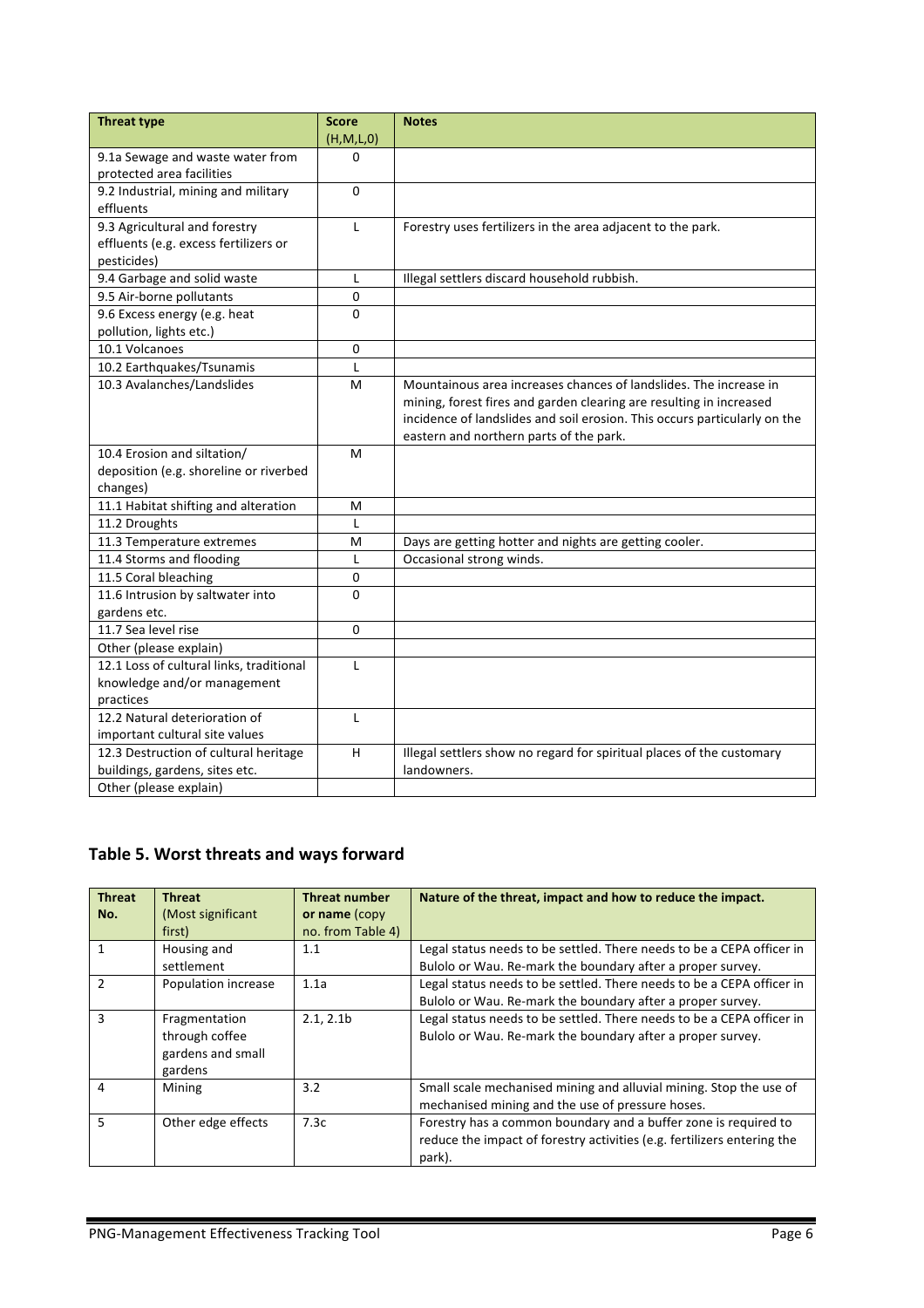# Part 4: What is the management like in the protected area?

| Table 6. Management effectiveness scores, comments, next steps |  |  |
|----------------------------------------------------------------|--|--|
|                                                                |  |  |

| <b>Issue</b>                   | <b>Score</b><br>(0,1,2,3, NA) | <b>Comment</b>                                                                                                                                                                                                                             | <b>Next steps</b>                                                                                                                                                                                                                                                                                               |
|--------------------------------|-------------------------------|--------------------------------------------------------------------------------------------------------------------------------------------------------------------------------------------------------------------------------------------|-----------------------------------------------------------------------------------------------------------------------------------------------------------------------------------------------------------------------------------------------------------------------------------------------------------------|
| 1a. Legal status               | 3                             | Legally gazetted national park,<br>but there are disputes about<br>the future status of the park.                                                                                                                                          | Establish a process to determine the<br>most appropriate legal status for the<br>park. The customary landowners are<br>seeking a return of their customary<br>lands.                                                                                                                                            |
| 1b. Legal status               |                               |                                                                                                                                                                                                                                            |                                                                                                                                                                                                                                                                                                                 |
| 2a. Protected area regulations | $\mathbf{1}$                  | There are some regulations,<br>but lack of CEPA staff means<br>that they are not implemented.                                                                                                                                              | Determine the status of the park and<br>then develop a Management Plan with<br>appropriate regulations.                                                                                                                                                                                                         |
| 2b. Protected area regulations |                               |                                                                                                                                                                                                                                            |                                                                                                                                                                                                                                                                                                                 |
| 3. Law enforcement             | $\mathbf{1}$                  | CEPA is responsible for the park<br>and it has the capacity to<br>enforce the laws, but has not<br>had a presence in the park for<br>many years.                                                                                           | Re-establish a government presence in<br>the park. Create a position at provincial<br>or district level to monitor and enforce<br>some basic rules.                                                                                                                                                             |
| 4. Protected area objectives   | 0                             | The original objectives were to<br>protect the remnant Araucaria<br>forest and some of these<br>forests remain. However, the<br>absence of CEPA staff has<br>meant that no one knows what<br>the objectives are. They are not<br>enforced. | Re-establish a government presence in<br>the park. Create a position at provincial<br>or district level. Work collaboratively to<br>develop a new Management Plan, with<br>relevant biodiversity related objectives.                                                                                            |
| 5. Protected area design       | $\mathbf{1}$                  | The boundaries encompass the<br>last remaining patch of<br>Araucaria forest in the Wau<br>Bulolo area and hence are<br>adequate, but would be<br>improved with park expansion.                                                             | Building links to the south and south<br>west in order to increase the size of the<br>protected area. For example increasing<br>connectivity with Mt Susu, which is<br>10km away. The shape of the park<br>should be redrawn to include two small<br>stands of virgin forest just outside the<br>park boundary. |
| 6. Protected area boundaries   | $\mathbf{1}$                  | CEPA may know the<br>boundaries, but they are not<br>marked on the ground and are<br>not respected by the<br>community. There are illegal<br>settlers within the park.                                                                     | Mark the boundary on the ground so<br>that all are aware of its location.                                                                                                                                                                                                                                       |
| 7. Management plan             | 0                             |                                                                                                                                                                                                                                            | Once the legal status is decided a<br>Management Plan is needed to guide<br>on-ground actions to achieve better<br>outcomes.                                                                                                                                                                                    |
| 7a. Planning process           | 0                             |                                                                                                                                                                                                                                            | Customary landowners must be<br>consulted and included in future<br>decision making concerning the park.                                                                                                                                                                                                        |
| 7b. Planning process           | 0                             |                                                                                                                                                                                                                                            |                                                                                                                                                                                                                                                                                                                 |
| 7c. Planning process           | 0                             |                                                                                                                                                                                                                                            |                                                                                                                                                                                                                                                                                                                 |
| 8. Regular work plan           | 0                             |                                                                                                                                                                                                                                            |                                                                                                                                                                                                                                                                                                                 |
| 9. Resource inventory          | 0                             | Unknown (Forestry could be<br>collecting seeds).                                                                                                                                                                                           |                                                                                                                                                                                                                                                                                                                 |
| 10. Protection systems         | 0                             |                                                                                                                                                                                                                                            | CEPA to actively create systems to<br>manage the park effectively.                                                                                                                                                                                                                                              |
| 11. Research and monitoring    | 0                             |                                                                                                                                                                                                                                            |                                                                                                                                                                                                                                                                                                                 |
| 12. Resource management        | 0                             |                                                                                                                                                                                                                                            |                                                                                                                                                                                                                                                                                                                 |

PNG-Management Effectiveness Tracking Tool Page 7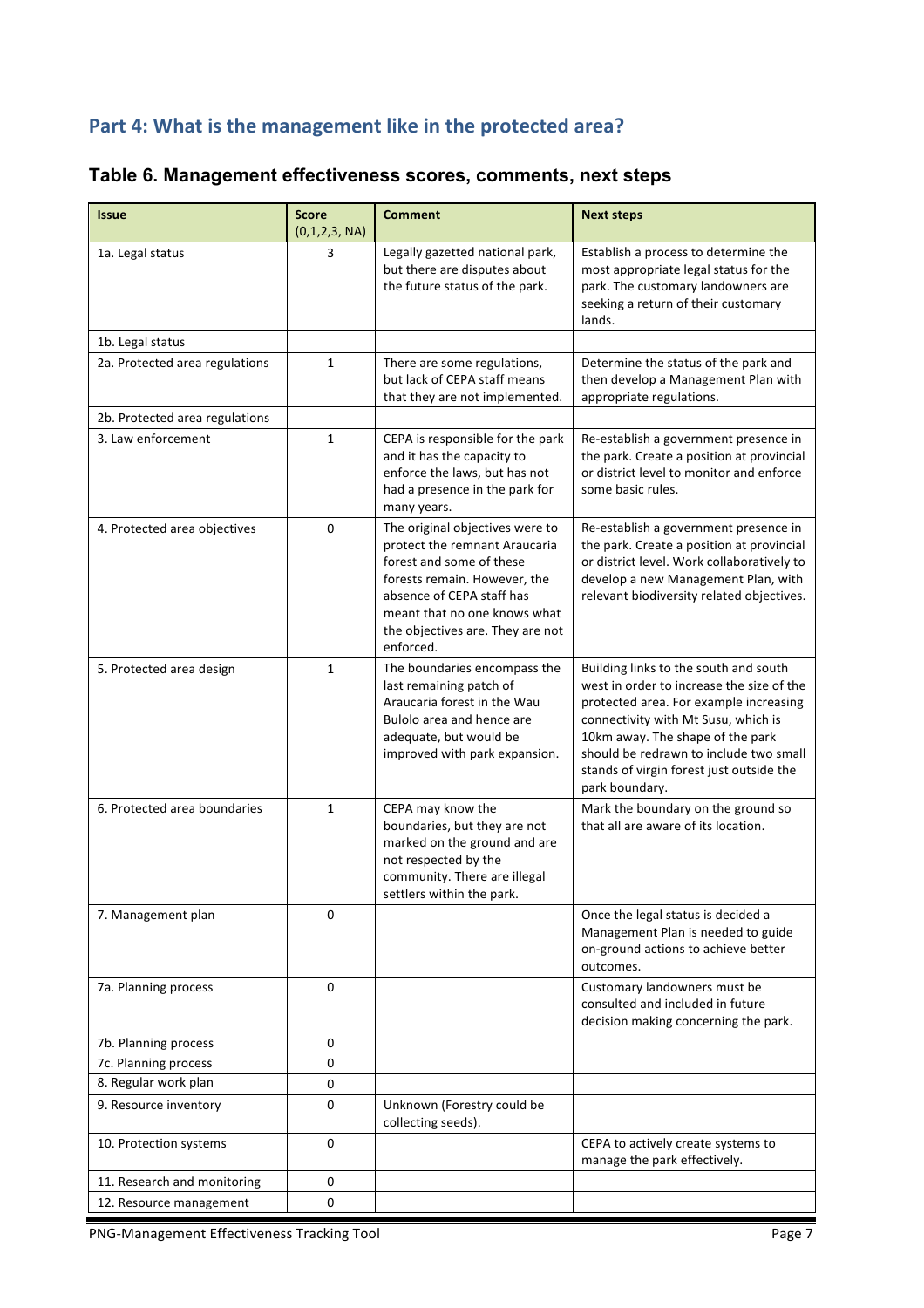| <b>Issue</b>                                          | <b>Score</b><br>(0,1,2,3, NA) | <b>Comment</b>                                                                                                                                                                                                                                                                                                    | <b>Next steps</b>                                                                   |
|-------------------------------------------------------|-------------------------------|-------------------------------------------------------------------------------------------------------------------------------------------------------------------------------------------------------------------------------------------------------------------------------------------------------------------|-------------------------------------------------------------------------------------|
| 13a. Staff numbers                                    | 0                             | No CEPA staff are present in<br>the park to manage.                                                                                                                                                                                                                                                               |                                                                                     |
| 13b. Other people working on<br>the protected area    | 0                             | Customary landowners are not<br>engaged in management.                                                                                                                                                                                                                                                            | CEPA to actively create systems to<br>manage the park effectively.                  |
| 14. Training and skills                               | NA                            | No one is working on the park<br>and hence it is not possible to<br>assess their level of skill.                                                                                                                                                                                                                  |                                                                                     |
| 15. Current budget                                    | 0                             |                                                                                                                                                                                                                                                                                                                   |                                                                                     |
| 16. Security of budget                                | 0                             |                                                                                                                                                                                                                                                                                                                   |                                                                                     |
| 17. Management of budget                              | ΝA                            |                                                                                                                                                                                                                                                                                                                   |                                                                                     |
| 18. Equipment                                         | 0                             |                                                                                                                                                                                                                                                                                                                   |                                                                                     |
| 19. Maintenance of equipment                          | ΝA                            |                                                                                                                                                                                                                                                                                                                   |                                                                                     |
| 20. Education and awareness                           | 0                             |                                                                                                                                                                                                                                                                                                                   |                                                                                     |
| 21. Planning for land use or<br>marine activities     | 0                             | The last park ranger left about<br>1982 or 1983 and there has<br>been no on site CEPA presence<br>since. The integrity of the park<br>was respected by all the local<br>people up until about 2000. It<br>was after that date, when CEPA<br>withdrew, that illegal settlers<br>began to move in with<br>impunity. | A Management Plan is required to<br>address issues of land adjacency and<br>impact. |
| 22. State and commercial<br>neighbours                | $\mathbf{1}$                  | There is some engagement<br>with Forestry.                                                                                                                                                                                                                                                                        |                                                                                     |
| 23. Indigenous people/<br><b>Customary landowners</b> | 0                             | There is no Management Plan<br>and therefore no consultation.                                                                                                                                                                                                                                                     | Develop a Management Plan.                                                          |
| 24a. Impact on communities                            | 0                             |                                                                                                                                                                                                                                                                                                                   |                                                                                     |
| 24b. Impact on communities                            | 0                             |                                                                                                                                                                                                                                                                                                                   |                                                                                     |
| 24c. Impact on communities                            | $\mathbf{1}$                  | The customary landowners<br>want the protected area to<br>continue, but to have some<br>input into management.                                                                                                                                                                                                    |                                                                                     |
| 25. Economic benefit                                  | 0                             |                                                                                                                                                                                                                                                                                                                   |                                                                                     |
| 26. Monitoring and evaluation                         | 1                             |                                                                                                                                                                                                                                                                                                                   |                                                                                     |
| 27. Visitor facilities                                | 0                             |                                                                                                                                                                                                                                                                                                                   |                                                                                     |
| 28. Commercial tourism<br>operators                   | 0                             |                                                                                                                                                                                                                                                                                                                   |                                                                                     |
| 29. Fees                                              | 0                             |                                                                                                                                                                                                                                                                                                                   |                                                                                     |
| 30. Condition of values                               | 0                             |                                                                                                                                                                                                                                                                                                                   |                                                                                     |
| 30a. Condition of values                              | 0                             |                                                                                                                                                                                                                                                                                                                   |                                                                                     |
| 30b. Condition of values                              | 0                             |                                                                                                                                                                                                                                                                                                                   |                                                                                     |
| 30c. Condition of values                              | 0                             |                                                                                                                                                                                                                                                                                                                   |                                                                                     |